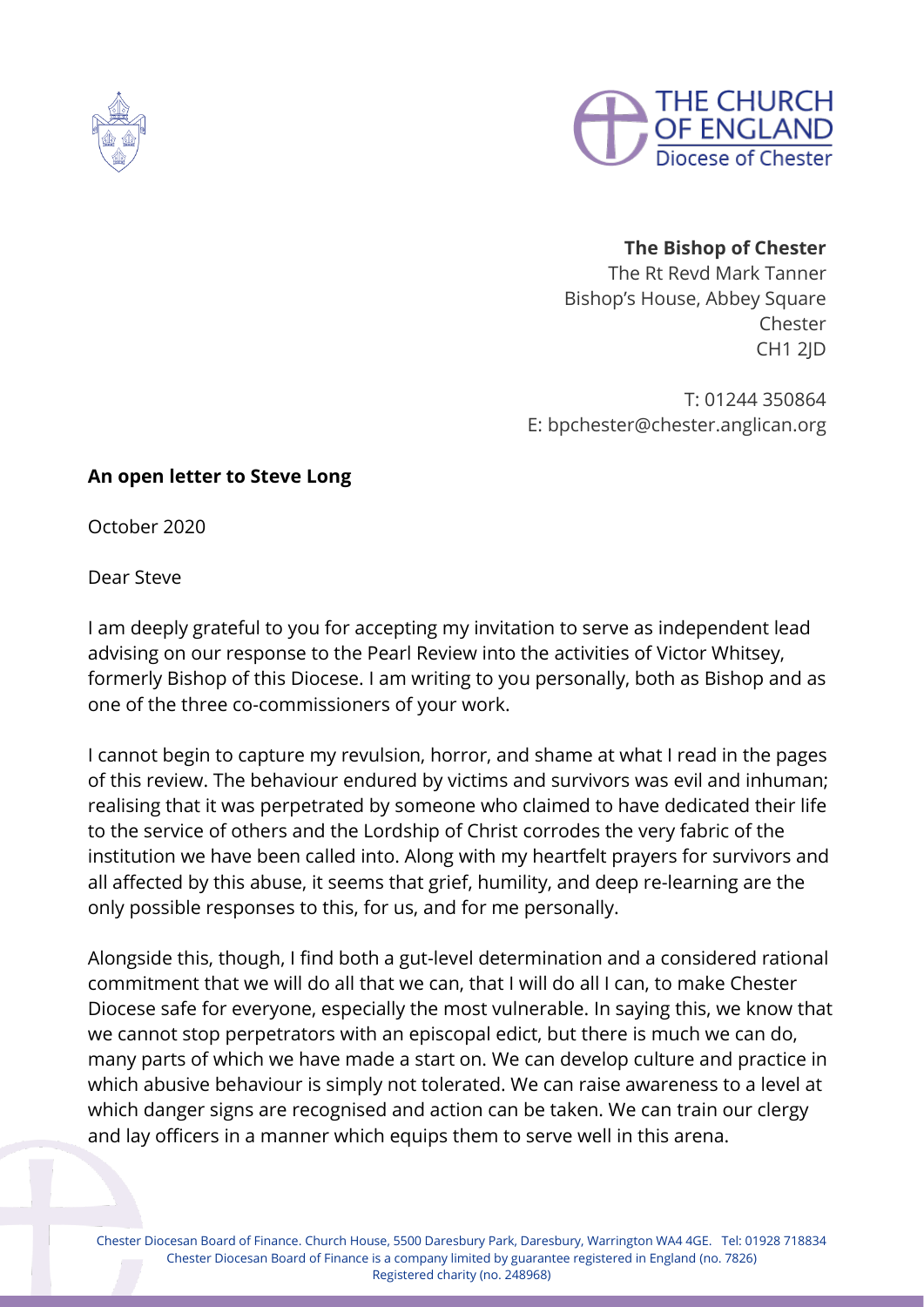We can make ourselves, I can make myself, accountable to others in a transparent manner which refuses to sweep hard situations under the carpet. We can stay in step with national protocols, and refuse the temptation of pride, quick defensiveness, or independence. We can take responsibility and own the inevitable mistakes we will make, and in naming the small errors arrive in a place where larger errors are far less likely. We have begun this and I am grateful for the hard work of many faithful people, but the work needs to continue and grow.

Steve, there is so much we can do, and this is where you come in. I refuse to build my own empire. Like everyone, I will be biased and ignorant in ways of which I am unaware and, left unacknowledged, this is dangerous for a Diocesan Bishop. I need you to help us do five things:

*Firstly, I want to ensure we are listening to survivors and responding well to what they are saying.* The past cannot be undone, but the wellbeing of survivors will remain a key concern for us. I am glad that we have established Safer Spaces, and that we are establishing a reparation scheme, but there may be other things we should be offering to those who would like it.

## *Secondly, please help us make sure we recognise where we are falling short*

*systematically.* Don't allow us to be blinded by the horror of particular incidents or shortcomings of certain individuals in a manner which leaves us blind to our shared shortcomings. In particular, whilst this request has been prompted by the Pearl Review, I would have been seeking this type of work as incoming bishop anyway. Please do not consider yourself limited to areas Judge Pearl has already highlighted.

*Thirdly, please highlight what we have got right and need to build on.* Don't allow us the comfort of believing that we are doing right because we are doing something, or to discard good practice where it can be used as a foundation for even better practice. Much good work has been done by many good people, and we don't want to step back from that where we don't need to as this would only set back the work we need to do.

*Fourthly, please be specific and realistic about what we need to put in place*. In saying this I recognise that there will be a number of ways to achieve what we need to achieve, but please don't pull your punches. I want advice on prioritising our resources, on training, on staffing levels, and on the place of safeguarding in our structures.